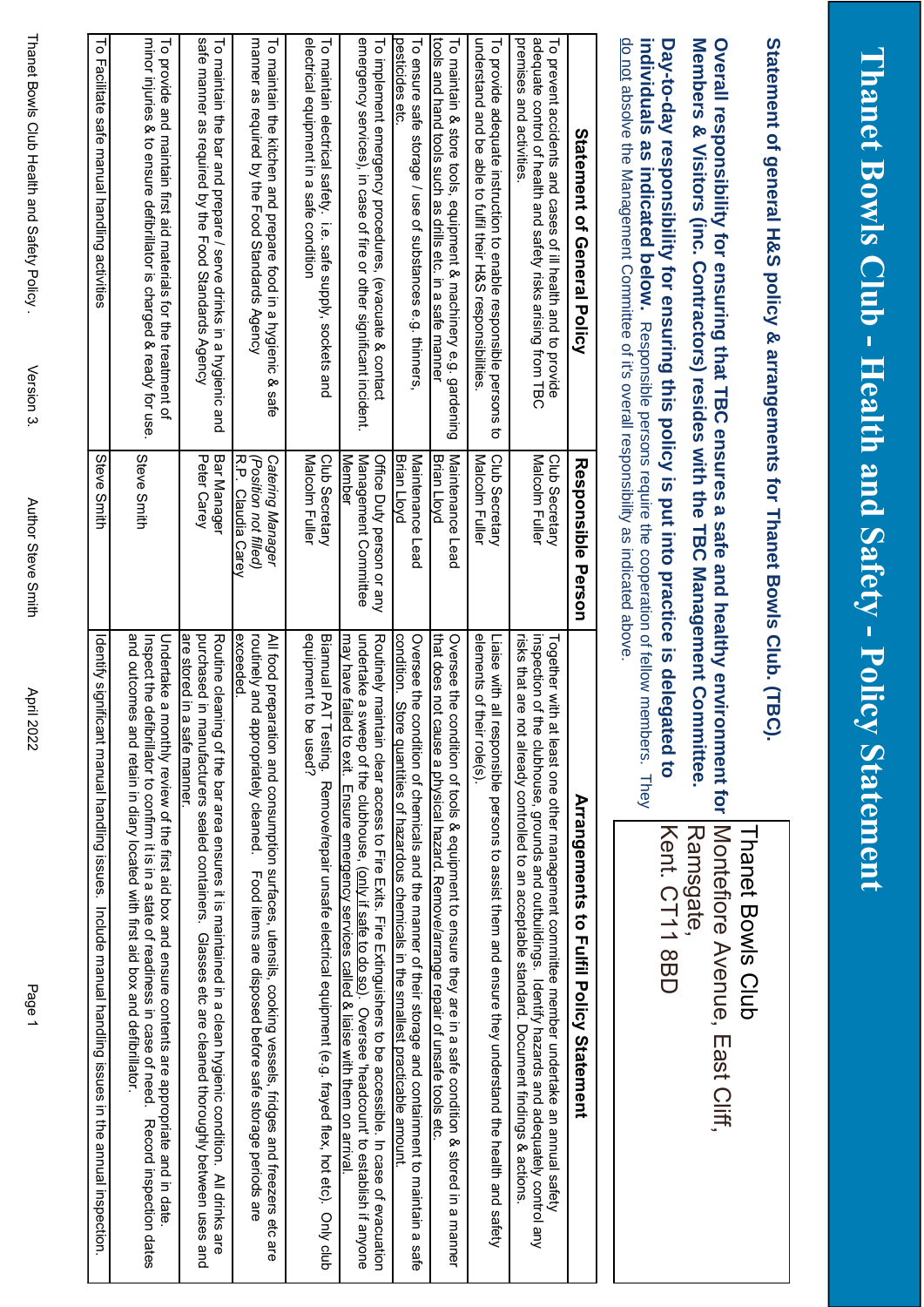| What are the<br><b>hazards?</b>                | Who may be harmed and how?                                                                                      | What are we doing to reduce the risks?                                                                                                                                                                                              | Any Further Action / Details                                                                                                                                                                      | Who/When?<br><b>Action by</b>      | <b>Done?</b>         |
|------------------------------------------------|-----------------------------------------------------------------------------------------------------------------|-------------------------------------------------------------------------------------------------------------------------------------------------------------------------------------------------------------------------------------|---------------------------------------------------------------------------------------------------------------------------------------------------------------------------------------------------|------------------------------------|----------------------|
| Slips and trips                                | injured if they trip over objects<br>Members and visitors<br>or slip on spillages<br>(inc. Contractors), may be | areas are kept clear. A step/bridge is available to<br>to and egress from the green.<br>no trailing leads or cables. Floor and particularly<br>General good housekeeping. All areas are well lit. There are<br>увилау<br>aid access | None – No significant slip / trip or fall<br>hazards identified                                                                                                                                   | None                               | ŽА                   |
| traffic<br>Vehicular                           | Members and visitors<br>exiting the car park.<br>injured by vehicles entering or<br>(inc. Contractors), may be  | nine vehicles. Vehicle speed is very limited by the restricted<br>size of the car park.<br>entrance. The car park is very small accommodating approx.<br>A separate pedestrian entrance is available beside the vehicle             | enable us of pedestrian entrance<br>Alter 'stop' position of car entry gate to                                                                                                                    | Malcolm<br><b>Fuller</b><br>1/5/22 | 즉<br>20/4/22<br>Done |
| drounds)<br>maintaining<br>Chemicals (for      | injured if they come into<br>(inc. Contractors), may be<br>Members and visitors                                 | Chemicals kept in clean sound containers that are sealed and<br>Quantities restricted to minimum practicable                                                                                                                        | Containers secure and in good condition.<br>required (i.e not excessive quantities).<br>Chemicals stored in quantities that are                                                                   | None                               |                      |
|                                                | chemicals<br>contact with hazardous                                                                             | not contaminated on the exterior. They are stored inside<br>locked sheds exterior to the club                                                                                                                                       | gardening shed of a good standard<br>Housekeeping in tool shed and                                                                                                                                |                                    |                      |
|                                                |                                                                                                                 | required.<br>PPE is used (typically rubber gloves and safety g<br>lasses) as                                                                                                                                                        |                                                                                                                                                                                                   |                                    |                      |
|                                                |                                                                                                                 | who take responsibility to ensure safe storage.<br>Access and use limited to members of the maintenance team                                                                                                                        |                                                                                                                                                                                                   |                                    |                      |
| use inside the<br>clubhouse)<br>Chemicals (for | injured if they come into<br>(inc. Contractors), may be<br>Members and visitors,                                | quantity<br>Only household cleaning chemicals stored and in<br><b>Tainima</b>                                                                                                                                                       | quantities). Containers secure and in<br>that are required (i.e not excessive<br>Chemicals in kitchen stored in quantities                                                                        | Malcolm<br><b>Fuller</b><br>1/5/22 | 20/4/22<br>₹<br>Done |
|                                                | chemicals<br>contact with hazardous                                                                             | contaminated on the exterior. They are stored inside closed<br>Chemicals kept in clean sound containers sealed<br>and not                                                                                                           | good condition.                                                                                                                                                                                   |                                    |                      |
|                                                |                                                                                                                 | members not specifically tasked in their use<br>cupboards away from areas routinely accessed by visitors or                                                                                                                         | also stored in connecting shed (between<br>Household and personal cleaning agents<br>mower and tool shed) should be                                                                               |                                    |                      |
|                                                |                                                                                                                 | PPE is used (typically rubber gloves) as required                                                                                                                                                                                   | than prolonged storage.<br>kitchen in order to promote usage rather<br>rationalised and ideally relocated to the                                                                                  |                                    |                      |
| 끟                                              | injured in the event of fire<br>Members and visitors,<br>(inc. Contractors), may be                             | Addns seb<br>clubhouse.<br>There are no highly flammable agents stored inside the<br>The clubhouse does not have a mains or bottled                                                                                                 | diligence regarding location of fire<br>No specific action required. Fire<br>extinguishers which are, on occasion not<br>inspections due in 2-4 yrs. Maintain<br>extinguishers 'In Date' prior to | None                               | ŽА                   |
|                                                |                                                                                                                 |                                                                                                                                                                                                                                     |                                                                                                                                                                                                   |                                    |                      |

Version 3.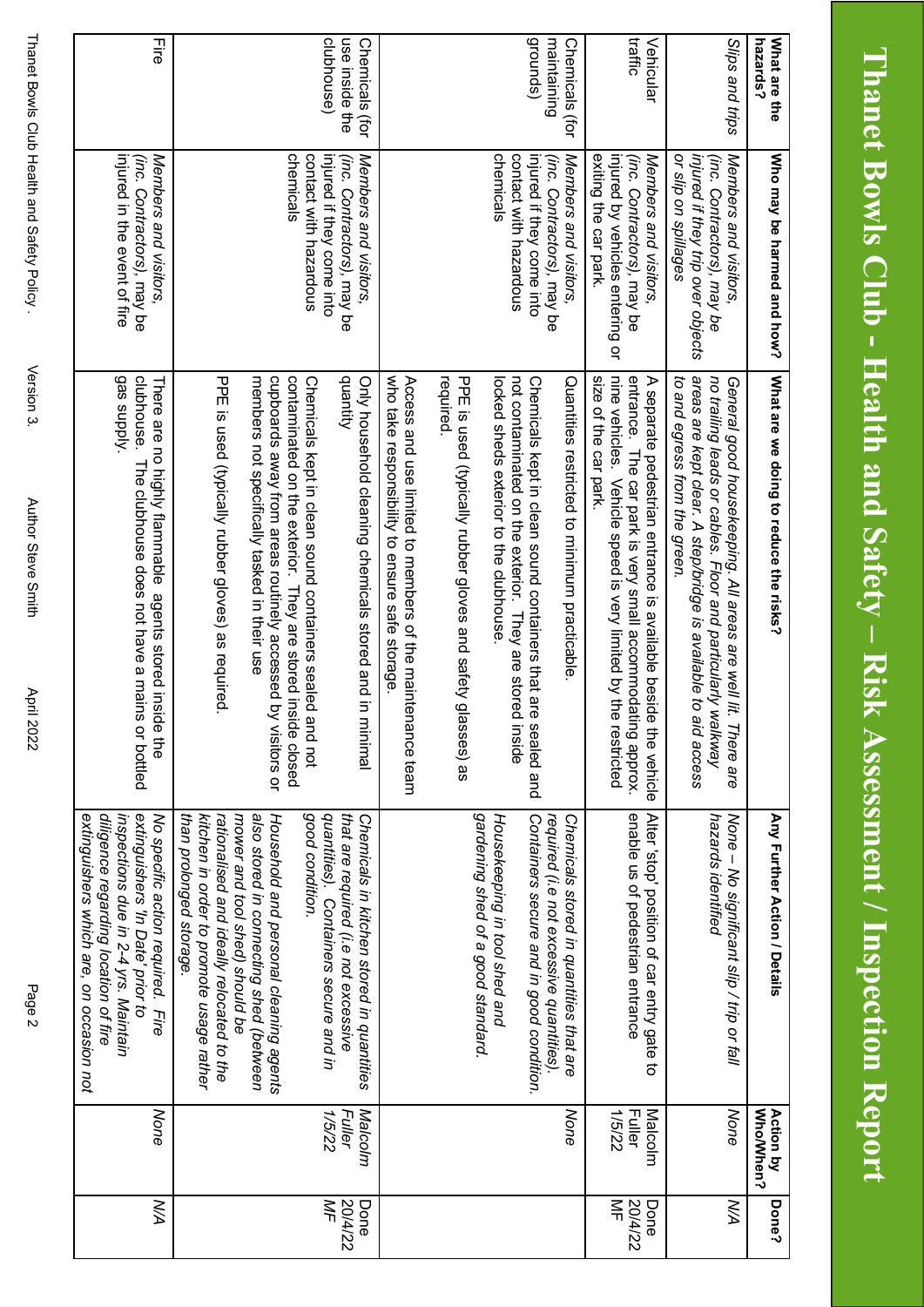| What are the<br>hazards?                | Who may be harmed and how?                                                                                                 | What are we doing to reduce the risks?                                                                                                                                                                                                                                                                                                              | Any Further Action / Details                                                                                                                                                                                    | Who/When?<br><b>Action by</b>                     | <b>Done?</b>          |
|-----------------------------------------|----------------------------------------------------------------------------------------------------------------------------|-----------------------------------------------------------------------------------------------------------------------------------------------------------------------------------------------------------------------------------------------------------------------------------------------------------------------------------------------------|-----------------------------------------------------------------------------------------------------------------------------------------------------------------------------------------------------------------|---------------------------------------------------|-----------------------|
| (continued)<br>긓                        |                                                                                                                            | inspections are held regularly.<br>short and lead directly to safe external locations.<br>Fire extinguishers are available at the fire exits. Fire Service<br>Fire Exits are maintained in a safe condition. Exit<br>(continued)<br>routes are                                                                                                      | left on brackets at fire exits.<br>(continued)                                                                                                                                                                  |                                                   |                       |
|                                         |                                                                                                                            | a safe condition<br>Fixed Electrical Wiring needs to be inspected to confirm it is in                                                                                                                                                                                                                                                               |                                                                                                                                                                                                                 |                                                   |                       |
| <b>Biological</b>                       | suffer illness following<br>(inc. Contractors), who may<br>Members and visitors,                                           | with FSA food hygiene standards.<br>all food preparation and service is performed in accordance<br>Kitchen and Bar hygiene is maintained to a high standard and                                                                                                                                                                                     | Include the following in risk reduction<br>measures                                                                                                                                                             | Steve<br>Smith<br>16/04/22                        | SS<br>17/4/22<br>Done |
|                                         | microorganisms<br>exposure to pathogenic                                                                                   | condition.<br>Toilets are cleaned regularly and maintained in a<br>hygienic                                                                                                                                                                                                                                                                         | encouraged to clean hands efficiently<br>food/drink handling areas. Members<br>Hand washing facilities in toilets and                                                                                           |                                                   |                       |
|                                         |                                                                                                                            | regularly.<br>areas. Members encouraged to clean hands efficiently and<br>Hand washing facilities in toilets and food/drink handling                                                                                                                                                                                                                | and regularly.                                                                                                                                                                                                  |                                                   |                       |
| Handling<br>Manual                      | (inc. Contractors), who may<br>e.g. tables, cases of drink etc<br>move heavy or awkward items<br>Members and visitors,     | clubhouse<br>when bringing heavy items (such as crated drinks) into the<br>Work as teams when moving heavy equipment such as<br>tables, microwave etc. Handling aid (trolley) usec<br>d to assist                                                                                                                                                   | None                                                                                                                                                                                                            | ZД                                                | ŽА                    |
| Electrical                              | (inc. Contractors), who may<br>use electrical equipment.<br>Members and visitors,                                          | safe condition e.g. flex condition overheating etc<br>undertaken biannually<br>Routinely visually/physically check electrical equipment for<br>PAT testing                                                                                                                                                                                          | arranged ASAP<br>PAT Testing of electrical items to be                                                                                                                                                          | Malcolm<br>1/5/22<br><b><i><u>Fuller</u></i></b>  | 84/22<br>Done<br>တွ   |
| Asbestos                                | asbestos<br>the event of unknown<br>building may be exposed in<br>penetrate the fabric of the<br>Maintenance personnel who | work and evacuate in the event of exposing any fibrous of<br>the building. Maintenance team are to be briefed<br>'claggy' material they are concerned may be asbestos.<br>before reopening clubhouse<br>Further investigations to be undertaken following<br>There is no known history of asbestos located anywhere in<br>evacuation<br>to stop any | are aware of asbestos risks and actions<br>secure and retain signed confirmation.<br>to be taken to control the risk. MF to<br>Ensure current Maintenance crew (Brian<br>Lloyd, Peter Carey and Malcolm Fuller) | <b>Fuller</b><br>Malcolm<br>1/5/22                | ₹<br>29/4/22<br>Done  |
| ayode<br>not indicated<br>Other hazards | Contractors<br>Members, Visitors and                                                                                       | excessive and obstructive to access<br>Storage of plastic chairs, table parasols etc in pump shed is                                                                                                                                                                                                                                                | to establish a discrete safe storage area<br>Erect movable partition in visitors cabin<br>to the right of the entrance. Transfer<br>items from pump shed once completed                                         | Malcolm<br><b>Fuller</b><br>(partition)<br>1/7/22 | ₹<br>Done<br>13/4/22  |

Author Steve Smith

Version 3.

**April 2022** 

Page 3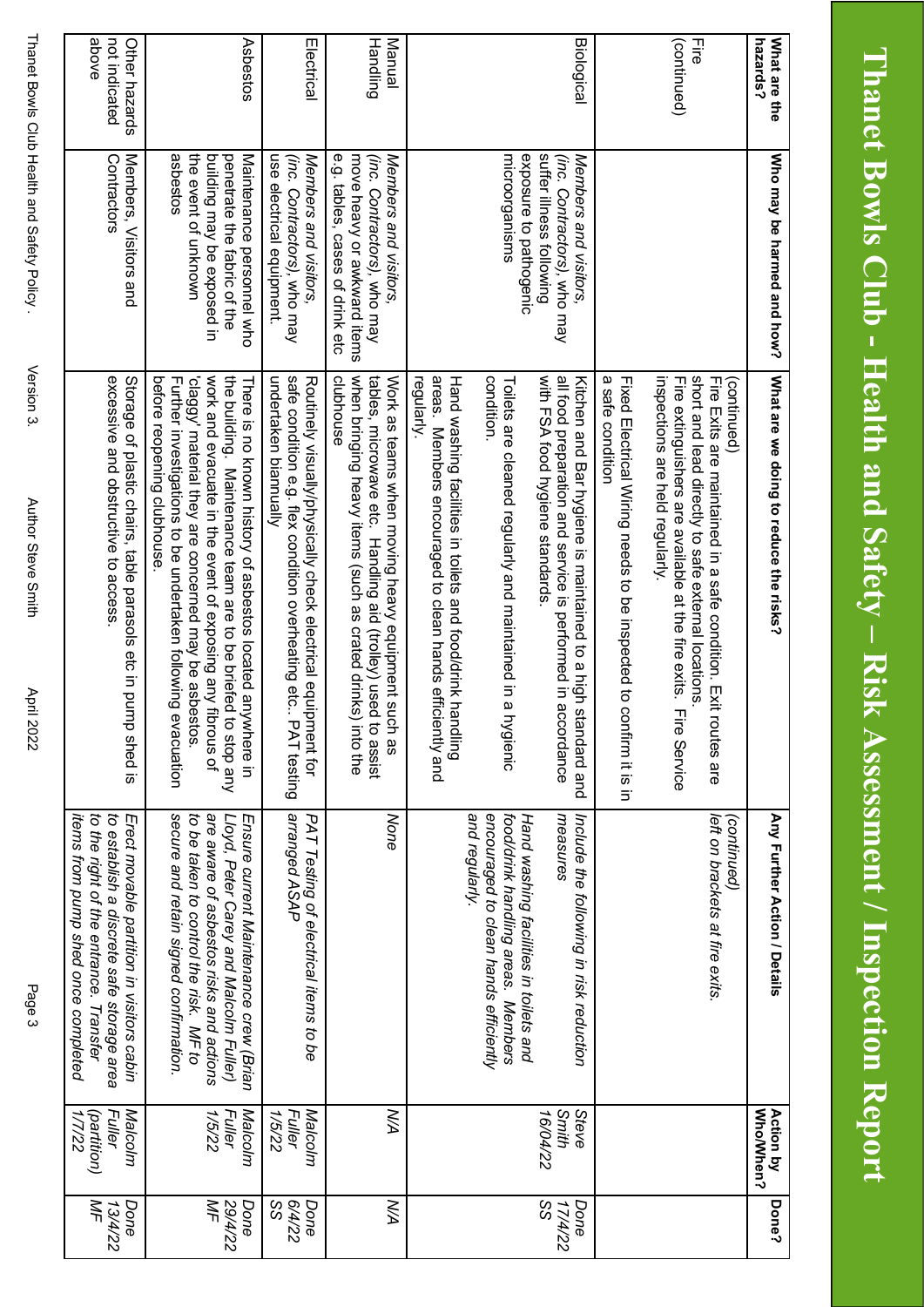## Thanet Bowls Club - Health and Safety - Risk Assessment / Inspection Report **Thanet Bowls Club - Health and Safety – Risk Assessment / Inspection Report**

|                                                                                   |                                                       | <b>Action by</b><br>WhoMMen?                                                                                                                                                                                                                                                                        | Done?       |
|-----------------------------------------------------------------------------------|-------------------------------------------------------|-----------------------------------------------------------------------------------------------------------------------------------------------------------------------------------------------------------------------------------------------------------------------------------------------------|-------------|
| (continued)                                                                       |                                                       | BBQ etc                                                                                                                                                                                                                                                                                             | Not Yet     |
| shed. Establish if BBQ is functional and if it should be<br>retained or discarded | to use or discard also gas containers                 | 79/1                                                                                                                                                                                                                                                                                                | Done        |
|                                                                                   | Discard unnecessary equipment to                      | Mower                                                                                                                                                                                                                                                                                               | Not Yet     |
|                                                                                   | shed                                                  | 7874                                                                                                                                                                                                                                                                                                | Done        |
| Storage in connecting shed cluttered and not read<br>흦                            | Transfer items such as hand wash liquid               | Con shed                                                                                                                                                                                                                                                                                            |             |
| accessible tor those sho could use these. More<br>shelving                        | to the clubhouse proper to ensure it is               | shelving                                                                                                                                                                                                                                                                                            | Not Yet     |
| needed to improve storage                                                         |                                                       | etc.<br>17722                                                                                                                                                                                                                                                                                       | Done        |
|                                                                                   | Install additional shelves                            |                                                                                                                                                                                                                                                                                                     |             |
|                                                                                   | Broken / unnecessary equipment retained in mower shed | Who pray be hat independ and posological system of the sequence the disks.<br>Two gas canisters (?empty?) for gas barbecue stored in pump   Establish value of BBQ and ensure safe<br>further improve housekeeping in mower<br>Any Further Action / Details<br>used rather than stored ad infinitum | <b>shed</b> |

been informed of and understand their personal responsibilities as outlined in this document. written record of the inspection is recorded here. Actions identified in the inspection will be followed to the agreed conclusion. All duty holders have written record of the inspection is recorded here. Actions identified in the inspection will be followed to the agreed conclusion. All duty holders have As indicated in the Health and Safety Policy Statement an annual health and safety inspection is performed to consider all of the identified hazards. As indicated in the Health and Safety Policy Statement an annual health and safety inspection is performed to consider all of the identified hazards. A been informed of and understand their personal responsibilities as outlined in this document.  $\triangleright$ 

change significantly, by the TBC Management Committee Thanet Bowls Club's Health and Safety Policy Statement and Risk Assessment is subject to review and revision annually, or sooner if activities change significantly, by the TBC Management Committee. Thanet Bowls Club's Health and Safety Policy Statement and Risk Assessment is subject to review and revision annually, or sooner if activities

| Trustee   | <b>Name</b>    | <b>Signature</b> | Date |
|-----------|----------------|------------------|------|
| Chairmar  | Mike Burgess   |                  |      |
| Treasurer | Sheila Barrett |                  |      |
| Secretary | Malcolm Fuller |                  |      |